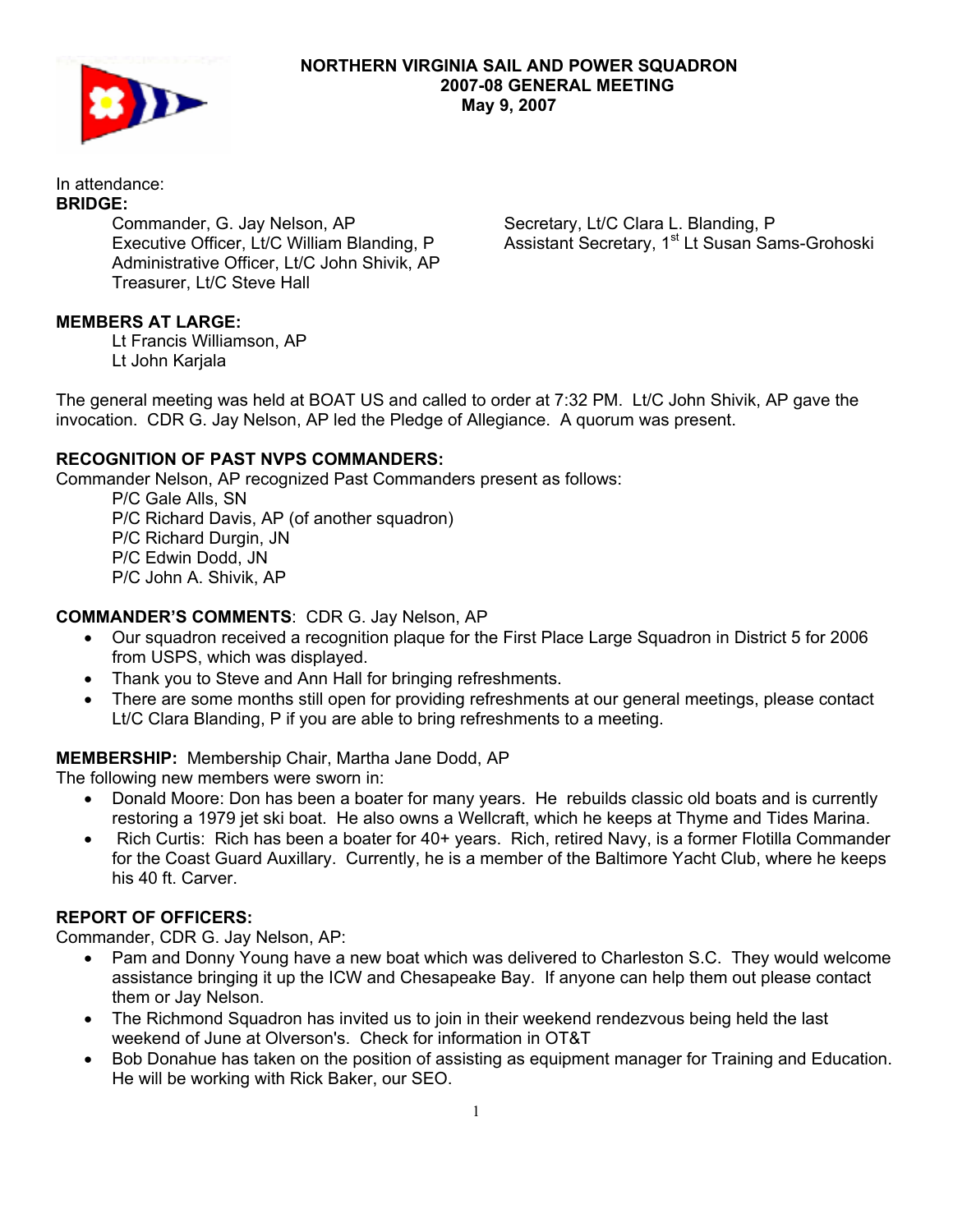Executive Officer, Lt/C William Blanding, P: .

• Bill and Clara returned Saturday from a two week trip from Florida bringing up their new boat with the help of Jim and Robin Roberts. Keep your eye on the OT&T for the continuing saga of their adventures!

Administrative Officer, Lt/C John Shivik, AP:

- The Squadron Spring Picnic is scheduled for May 19 1200-1700 at the Fairfax Yacht Club; the web site and OT&T have directions. There will be a BBQ of pulled pork and chicken. Please bring salad, dessert or chips and dip. Cost FREE to members and their families!. There will be games, knot tying, and a kick off of safe boating week with vessel safety checks. Please RSVP to John Shivik if you plan to attend.
- The Marine Users Committee for National Weather Service is requesting boaters to identify commonly known sites to use as locations of weather situation variances. The Chesapeake Observation System buoys are being put in now but the system is still incomplete. NWS wants to be notified if boaters' observations are different from broadcasted information – stickers with 1-800-253-7091 number to call were made available at the meeting.
- The NVSPS Cruise has been shortened to a Solomon's weekend. Contact LT Joe Jarocki, P for details.

Treasurer, Lt/C Steve Hall:

- Everyone should have received their dues renewal notice for this year. You have a little over a month to send them in. P/C Dick Durgin, JN noted that Associate members are to be billed directly by the treasurer.
- Some changes in the structure of the dues are coming from National. Steve presented an update of the current dues categories and the changes. National is going to be increasing the cost of dues to Active Members and Additional Active Members by approximately \$1-\$2.00 per member each of the next 5 years. They will however simplify the dues structure and costs for families of over two members. Families who join will pay less then previously and in this way National hopes to encourage more family memberships. Additionally, the difference between the dues for an Additional Active Member and Family Member will be reduced to encourage more active memberships and more participation in squadron activities including holding office and taking educational courses.
- The Excom will discuss the need to adjust squadron dues to meet the raise in National Dues each year over the next 5 years without endangering the squadron budget. This year the dues structure remains unchanged.

#### **PRESENTATION: USPS University : Education on the Move, 2007 Spring District Conference Presentation** presented by CDR G. Jay Nelson, AP

At the Spring D5 Educational Conference, the changes to the USPS Education program were the focus. The new USPS University program is being phased in which will eventually offer certifications combining classroom and on the water training. New courses are being created and offered that focus on the immediate needs of today's boater and reflect their limited free time for long courses. Each level of certification will involve a few core curriculum courses blended with several single day seminars on a variety of supplemental topics leading to the new Boat Operator Certifications. Following are highlights from the Spring Educational Conference:

- Challenges for the Educational Departments: Membership, Solid Programs, Financial Stability
	- USPS Membership is declining, as is membership in all civic organizations
	- Solid Programs: traditional courses taught by USPS are no longer automatically being taken by members beyond the basics. National is attempting to upgrade training material with current topics, such as Electronic Navigation and newer electronic Engine Maintenance technology, to attract recreational boaters interested in continuing education. Dated photos and technical presentations are also being upgraded.